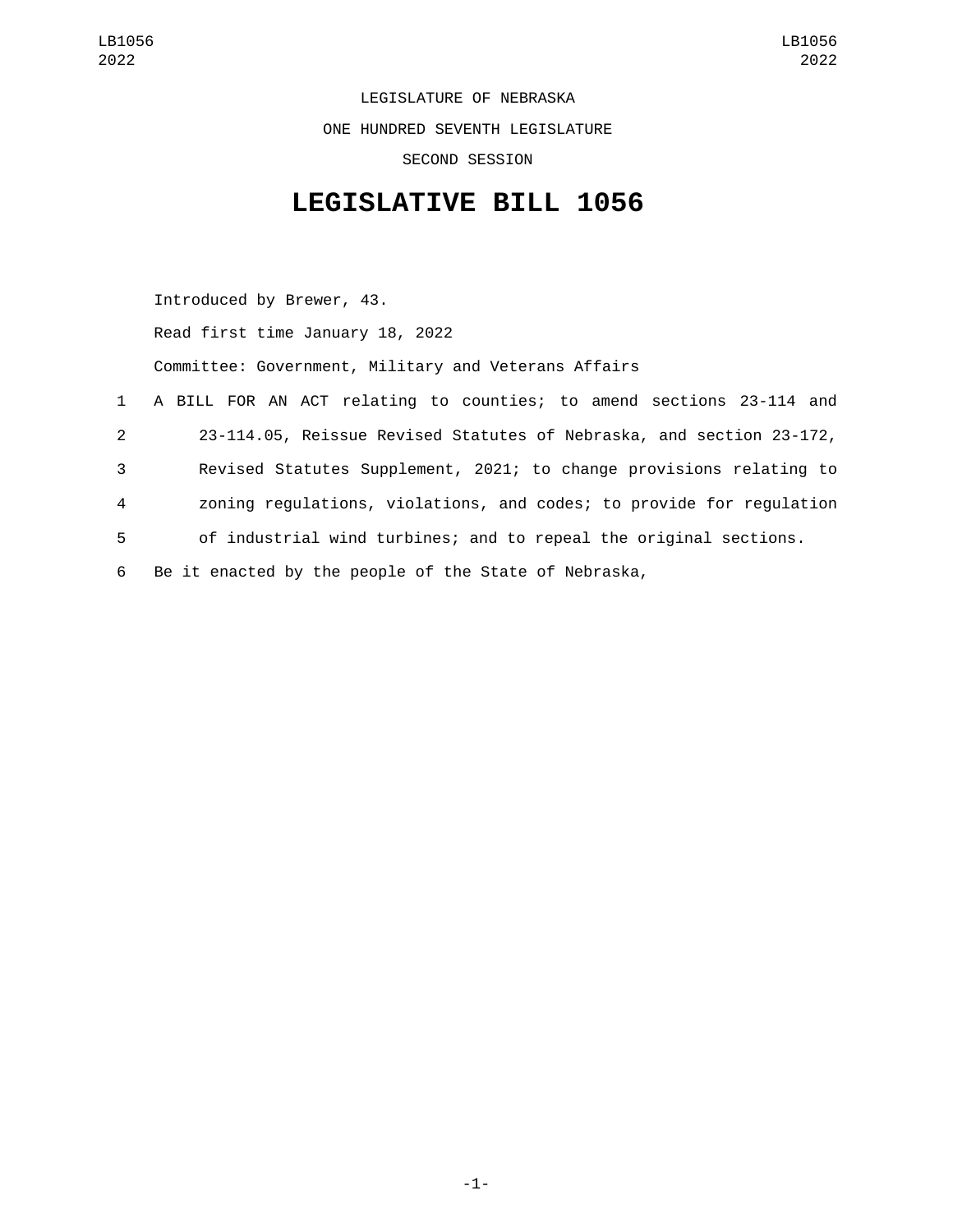Section 1. Section 23-114, Reissue Revised Statutes of Nebraska, is 2 amended to read:

 23-114 (1) The county board shall have power: (a) To create a planning commission with the powers and duties set forth in sections 23-114 to 23-114.05, 23-168.01 to 23-168.04, 23-172 to 23-174, 23-174.02, 23-373, and 23-376; (b) to make, adopt, amend, extend, and implement a county comprehensive development plan; (c) to adopt a zoning resolution, which shall have the force and effect of law; and (d) to cede and transfer jurisdiction pursuant to section 13-327 over land otherwise subject to the authority of the county board pursuant to this section.

 (2) The zoning resolution may regulate and restrict: (a) The location, height, bulk, number of stories, and size of buildings and other structures, including industrial wind turbines, tents, cabins, house trailers, and automobile trailers; (b) the percentage of lot areas which may be occupied; (c) building setback lines; (d) sizes of yards, courts, and other open spaces; (e) the density of population; (f) the uses of buildings; and (g) the uses of land for agriculture, forestry, recreation, residence, industry, and trade, after considering factors relating to soil conservation, water supply conservation, surface water drainage and removal, or other uses in the unincorporated area of the county. If a zoning resolution or regulation affects the Niobrara scenic river corridor as defined in section 72-2006, the Niobrara Council shall act on the measure as provided in section 72-2010.

 (3)(a) The county board shall not adopt or enforce any zoning resolution or regulation which prohibits the use of land for a proposed residential structure for the sole reason that the proposed structure is a manufactured home if such manufactured home bears an appropriate seal which indicates that it was constructed in accordance with the standards of the Uniform Standard Code for Manufactured Homes and Recreational Vehicles, the Nebraska Uniform Standards for Modular Housing Units Act, or the United States Department of Housing and Urban Development. The

-2-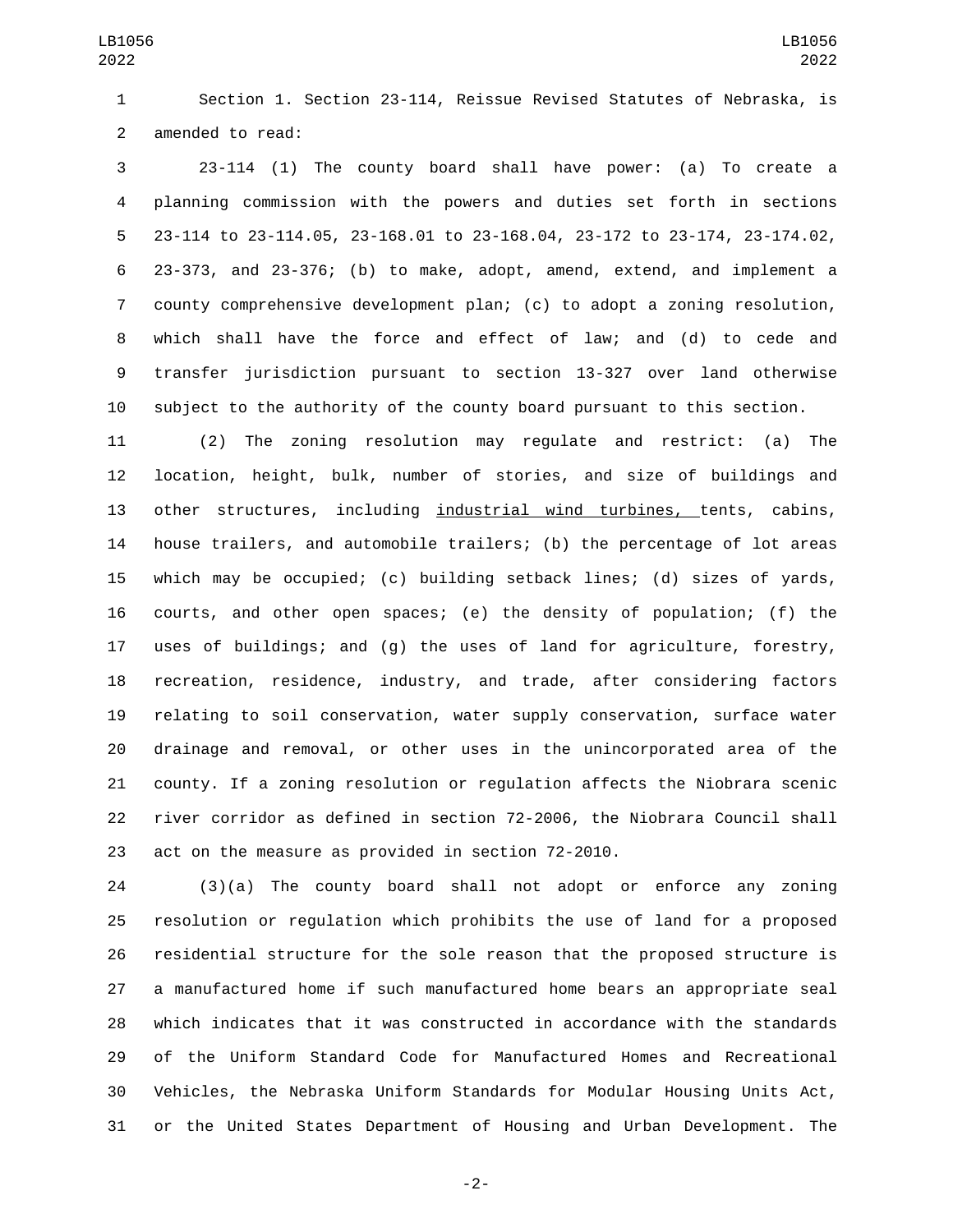county board may require that a manufactured home be located and installed according to the same standards for foundation system, permanent utility connections, setback, and minimum square footage which would apply to a site-built, single-family dwelling on the same lot. The county board may also require that manufactured homes meet the following 6 standards:

 (i) The home shall have no less than nine hundred square feet of 8 floor area;

 (ii) The home shall have no less than an eighteen-foot exterior 10 width;

 (iii) The roof shall be pitched with a minimum vertical rise of two and one-half inches for each twelve inches of horizontal run;

 (iv) The exterior material shall be of a color, material, and scale comparable with those existing in residential site-built, single-family 15 construction;

 (v) The home shall have a nonreflective roof material which is or simulates asphalt or wood shingles, tile, or rock; and

 (vi) The home shall have wheels, axles, transporting lights, and 19 removable towing apparatus removed.

 (b) The county board may not require additional standards unless such standards are uniformly applied to all single-family dwellings in 22 the zoning district.

 (c) Nothing in this subsection shall be deemed to supersede any 24 valid restrictive covenants of record.

 (4) For purposes of this section, manufactured home shall mean (a) a factory-built structure which is to be used as a place for human habitation, which is not constructed or equipped with a permanent hitch or other device allowing it to be moved other than to a permanent site, which does not have permanently attached to its body or frame any wheels or axles, and which bears a label certifying that it was built in compliance with National Manufactured Home Construction and Safety

-3-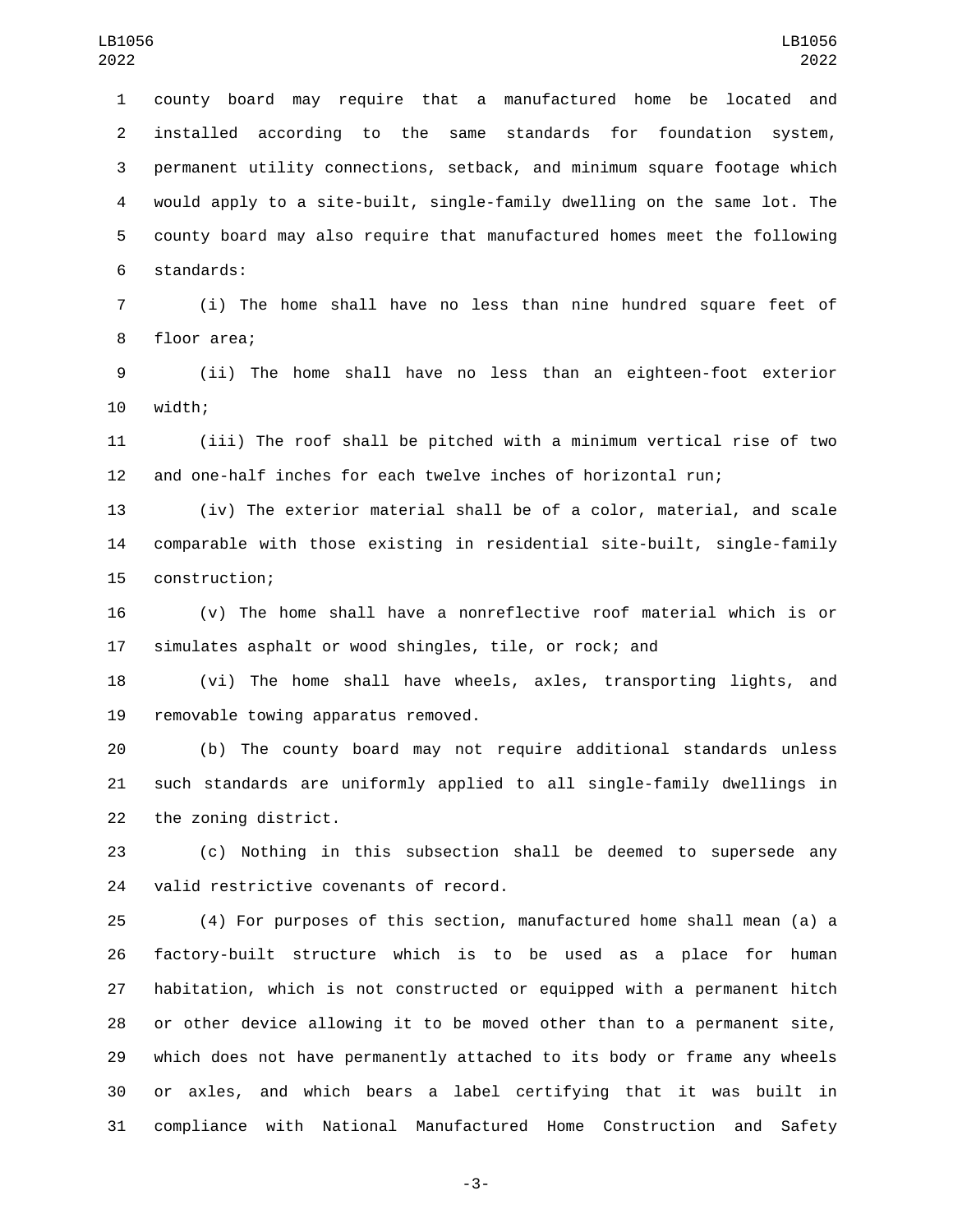Standards, 24 C.F.R. 3280 et seq., promulgated by the United States Department of Housing and Urban Development, or (b) a modular housing unit as defined in section 71-1557 bearing a seal in accordance with the Nebraska Uniform Standards for Modular Housing Units Act.

 (5) Special districts or zones may be established in those areas subject to seasonal or periodic flooding, and such regulations may be applied as will minimize danger to life and property.

 (6) The powers conferred by this section shall not be exercised within the limits of any incorporated city or village nor within the area over which a city or village has been granted or ceded zoning jurisdiction and is exercising such jurisdiction. At such time as a city or village exercises control over an unincorporated area by the adoption or amendment of a zoning ordinance, the ordinance or amendment shall supersede any resolution or regulation of the county.

 Sec. 2. Section 23-114.05, Reissue Revised Statutes of Nebraska, is 16 amended to read:

 23-114.05 The erection, construction, reconstruction, alteration, 18 repair, conversion, maintenance, or use of any building<sub> $\tau$ </sub> or other structure, including an industrial wind turbine, a tent, a cabin, a house trailer, or an automobile trailer, or use of land in violation of sections 23-114 to 23-114.04, 23-168.01 to 23-168.04, 23-172 to 23-174, 23-174.02, 23-373, and 23-376 or of any regulation made by the county board under such sections shall be a misdemeanor. Any person, partnership, limited liability company, association, club, or corporation violating such sections or any regulation of the county board or erecting, constructing, reconstructing, altering, or converting any structure without having first obtained a permit shall be guilty of a Class III misdemeanor. Each day such violation continues after notice of violation has been given to the offender may be considered a separate offense. In addition to other remedies, the county board or the proper local authorities of the county, as well as any owner or owners of real

-4-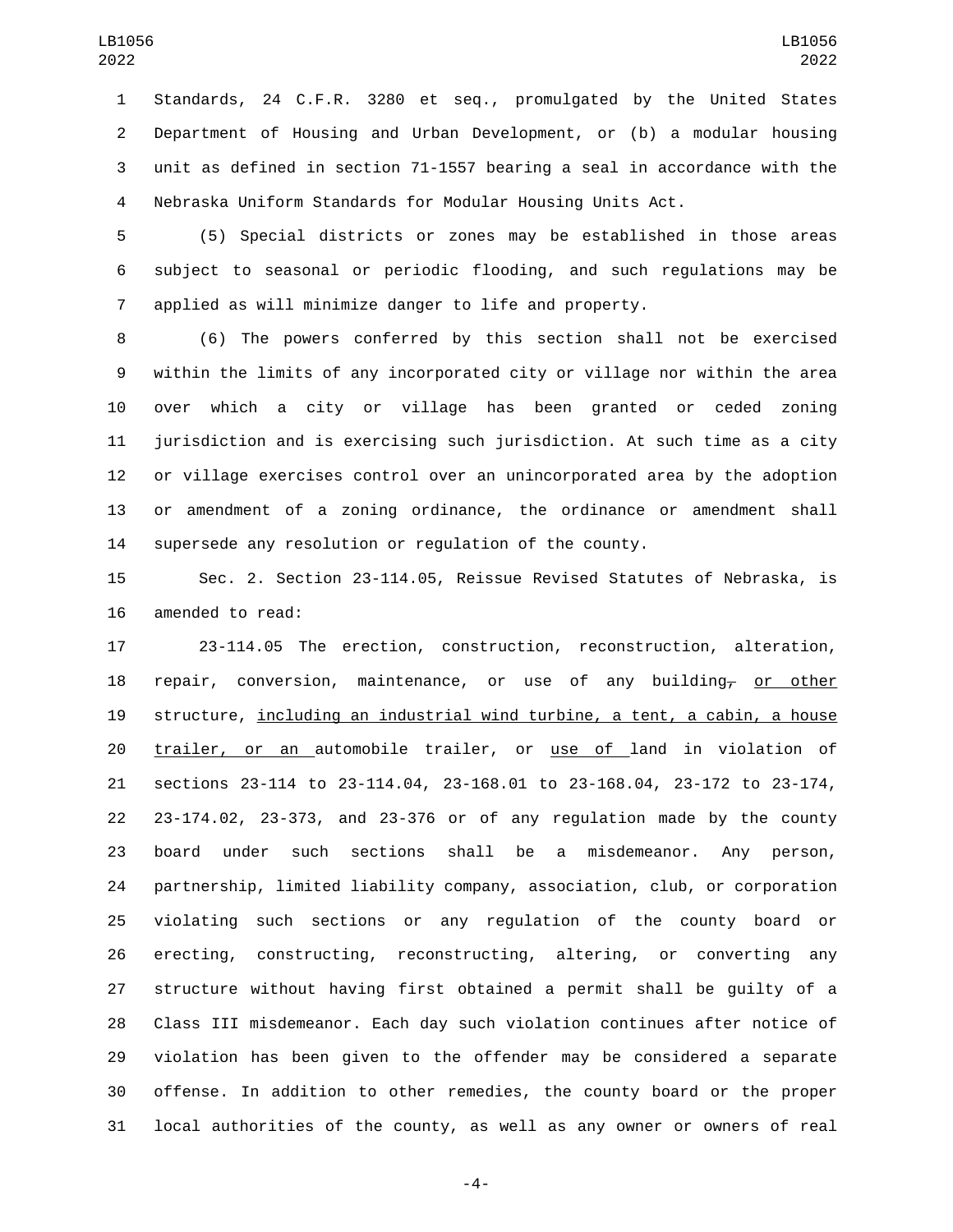estate within the district affected by the regulations, may institute any appropriate action or proceedings to prevent such unlawful construction, erection, reconstruction, alteration, repair, conversion, maintenance, or use, to restrain, correct, or abate such violation, or to prevent the illegal act, conduct, business, or use in or about such premises. Any taxpayer or taxpayers of the county may institute proceedings to compel specific performance by the proper official or officials of any duty imposed by such sections or in resolutions adopted pursuant to such 9 sections.

 Sec. 3. Section 23-172, Revised Statutes Supplement, 2021, is 11 amended to read:

 23-172 (1) The county board may adopt by resolution, which shall have the force and effect of law, the conditions, provisions, limitations, and terms of a building or construction code, a plumbing code, an electrical code, a fire prevention code, or any other code relating to building or relating to the erection, construction, reconstruction, alteration, repair, conversion, maintenance, placing, or using of any building, structure, industrial wind turbine, automobile trailer, house trailer, or cabin trailer. For this purpose, the county board may adopt any standard code which contains rules or regulations printed as a code in book or pamphlet form by reference to such code or portions thereof without setting forth in the resolution the conditions, provisions, limitations, or terms of such code. When such code or any such standard code or portion thereof is incorporated by reference into such resolution, it shall have the same force and effect as though it had been written in its entirety in such resolution without further or 27 additional publication.

 (2) Not less than one copy of such code or such standard code or portion thereof shall be kept for use and examination by the public in the office of the clerk of such county prior to the adoption thereof and as long as such standard code is in effect in such county.

-5-